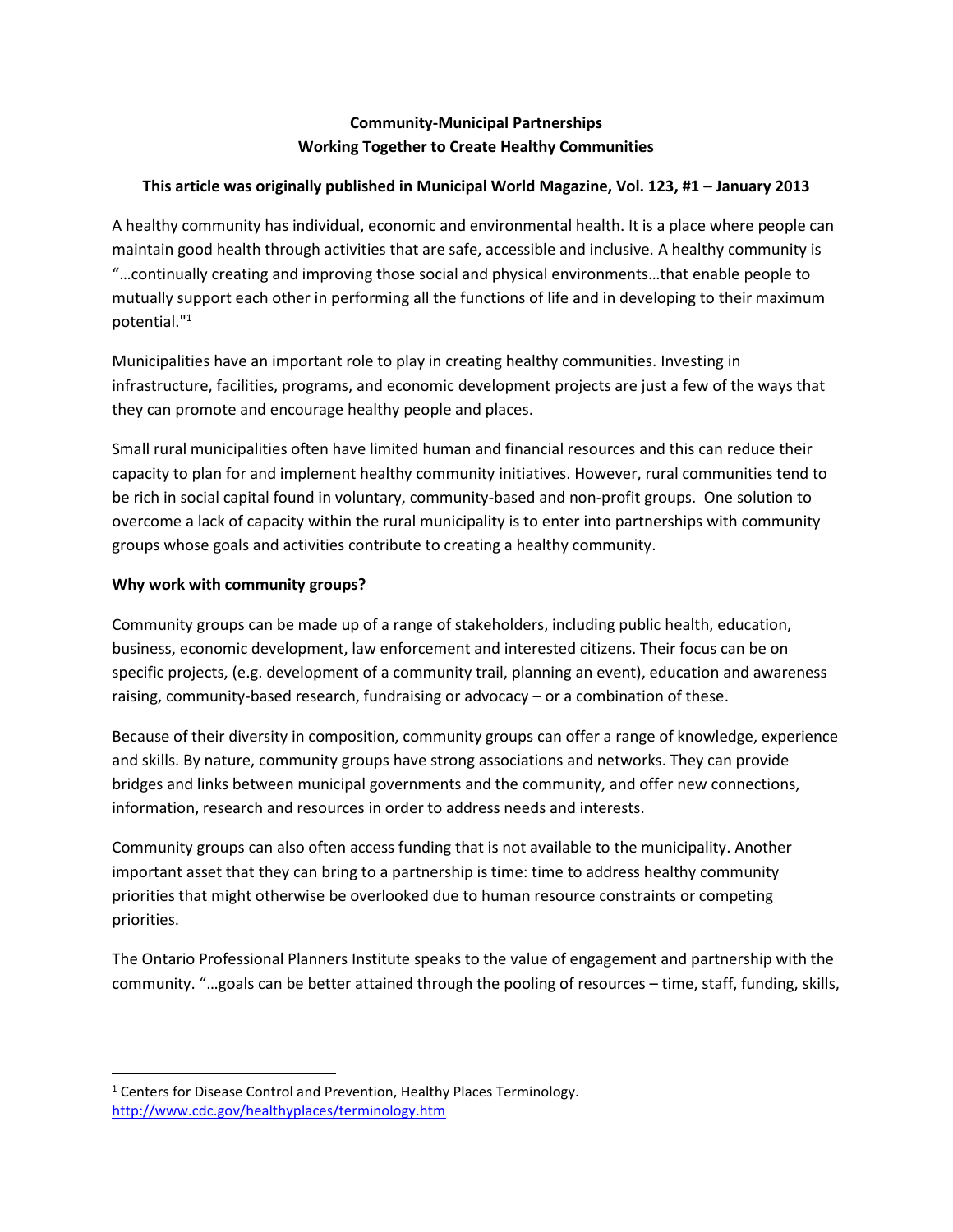knowledge and experience – and through the development of cooperating networks that can cross sectoral, geographic and political boundaries."<sup>2</sup>

Community-municipal partnerships present opportunities for bringing new ideas and innovations to the table thereby building capacity. Brenda Herchmer notes, "Innovation is more likely to be about the relationships or networks that bring together already existing ideas or resources and applying them in different ways".<sup>3</sup>

Through his work on the New Rural Economy (NRE) Project, Bill Reimer developed a capacity model that helps to explain how community assets and liabilities can be utilized through different types of social relations and produce outcomes that can become new assets or liabilities in a cycle of capacity building or decline<sup>4</sup>. How effective relations are between a community group and municipality will have a bearing on whether the outcomes of their interactions are positive or negative and can then be considered assets or liabilities in the future. Dysfunctional relationships could result in poor outcomes that do not serve to build capacity for a community to move forward or achieve its goals.



Source: [http://nre.concordia.ca/\\_\\_ftp2004/Whathavewelearned/SocialCapitalFlyer02.pdf](http://nre.concordia.ca/__ftp2004/Whathavewelearned/SocialCapitalFlyer02.pdf)

 $\overline{a}$ 

<sup>&</sup>lt;sup>2</sup> "Planning by Design: a healthy communities handbook", Ontario Ministry of Municipal Affairs and Housing & Ontario Professional Planners Institute, 2009.

<sup>&</sup>lt;sup>3</sup> "Government Innovation – it doesn't have to be an oxymoron", Herchmer, Brenda. Municipal World, July 2012, pp. 19 – 22.

<sup>4</sup> Reimer, B. (2006). The Rural Context of Community Development in Canada. Journal of Rural and Community Development, pp. 155-175.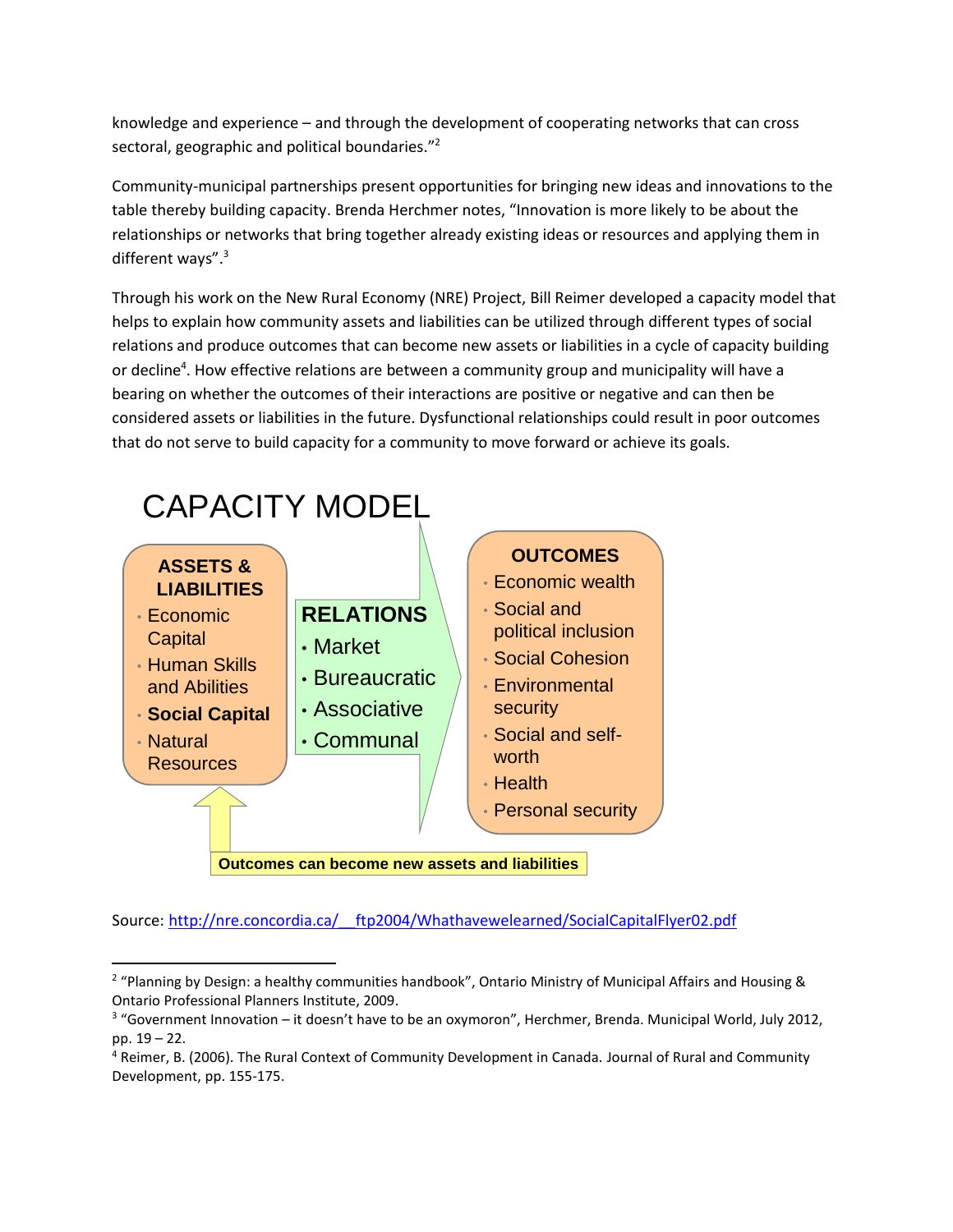Community groups come together out of an interest in a specific area, and this focus brings with it a level of expertise and passion. Working with these groups presents a golden opportunity for municipalities to capitalize on existing energy and resources, and build relationships to undertake new and innovative ways to create a healthy community. It is a win-win situation, as neither the municipality nor community groups can do this work alone.

#### **Building a Partnership**

Community groups and municipalities have different norms and structures that influence how they operate. As mentioned earlier, community groups tend to have a number of networks and connections and are predominately organized based on associative norms, while municipalities are government institutions and are primarily organized based on bureaucratic norms. Partnership building is an opportunity for each party to develop an understanding of each other's culture; their roles, practices and capacities, in order to determine where responsibility for various aspects of the project should fall.

Community groups may seem informal, but they are often quite formalized, governed by boards of directors, by-laws and terms of reference. When entering into a partnership with an established community group, it is useful for a municipality to know who its members are, and what the governance structure is. It's also good to know a bit about the history of the group, its past and current work, successes and sources of funding. Similarly, an effective community group has done its homework and has a reasonable understanding of the basics of municipal processes, and the roles of council and staff. Research shows that community groups that are able to participate effectively in bureaucratic systems are more successful in their partnerships with municipalities<sup>5</sup>. Getting to know and understand one another is an important step in building trust in the partnership.

In any partnership, communication between all parties is critical. It is important that everyone is clear about roles, and in particular, about decision making. On-going sharing of information helps to ensure that there are no surprises along the way. A helpful strategy is for the municipality to assign a "point person", who could be either a member of staff or council, to be the liaison with the community group. The community group can similarly assign one member to be the contact with the municipality. This creates consistency, and helps to ensure that information flows efficiently between the partners.

A key aspect of communication is clarifying expectations. For example, it's important to be clear about such things as: Who is financially responsible? Where does the 'buck stop'? Who 'owns' the final product? Who makes decisions about what?

## **So what does a community-municipal partnership look like?**

#### Case Study: Minden Hills Active Transportation Planning

 $\overline{\phantom{a}}$ 

Minden Hills is a small rural municipality within Haliburton County in south central Ontario. The Communities in Action Committee (CIA) is a community group with representation from a variety of

 $<sup>5</sup>$  Hall, K. (2010). The Roles, Practices and Capacities of Rural Municipalities and Communities to Engage in</sup> Community Development Planning. Master's Thesis, University of Guelph, ON.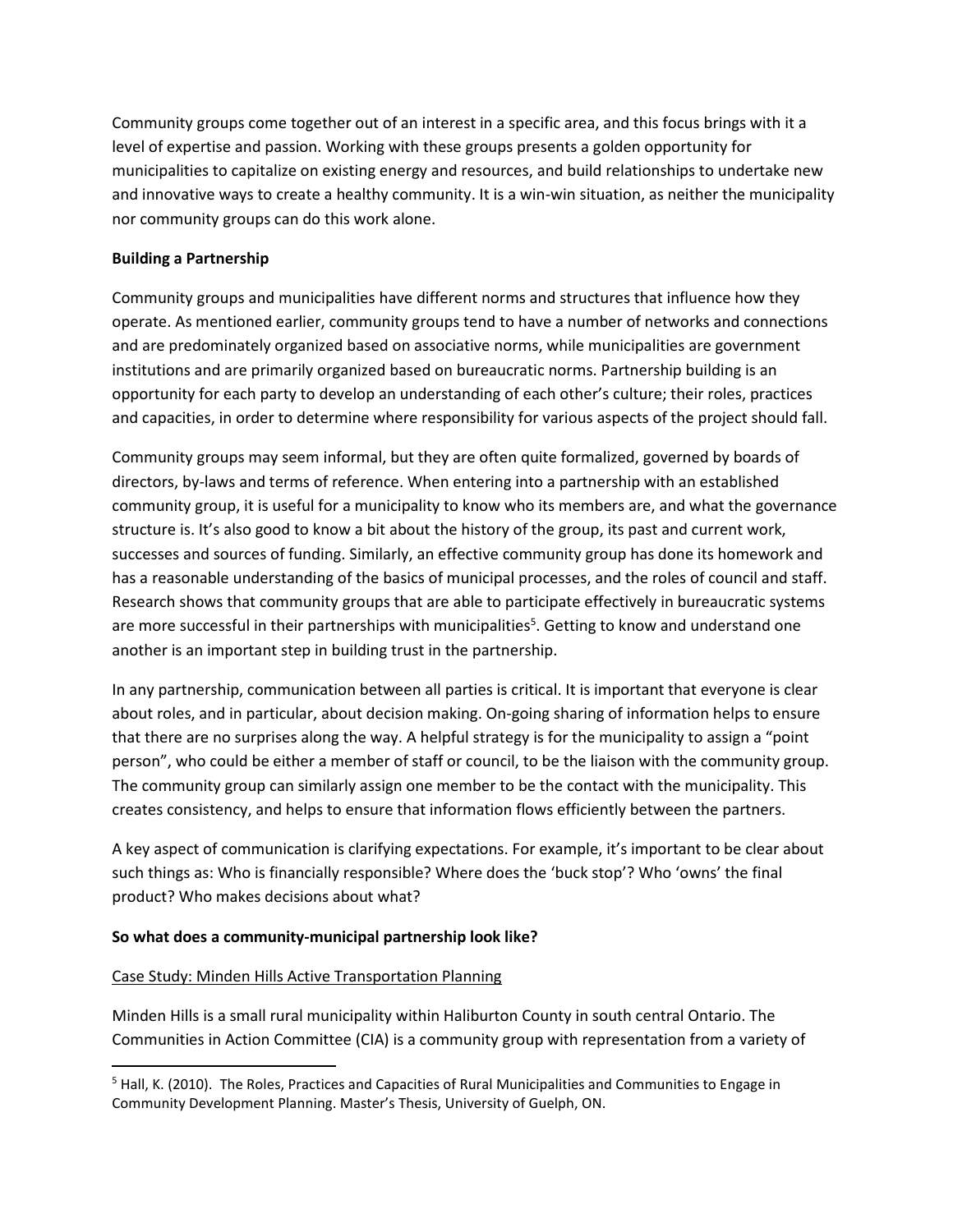sectors including public health, community economic development, community planning and trails development. The CIA plans and advocates for active transportation as a way to create a healthy, active community. Barbara Reid is the Reeve of Minden Hills, and recognizes the value of working with community groups, in particular the CIA. "Community groups are important to help the township see what could be possible. Council and staff are typically internally focused on day-to-day management of township tasks. We need people and groups from the community to identify community priorities and projects that otherwise might not capture our attention<sup>6</sup>."

In 2007, the CIA applied for and received a provincial grant to begin active transportation research and planning in the village of Minden. Representatives of the CIA presented their proposed work to council, and invited a staff member to join the committee as a municipal liaison. This person served as an important communication link between the CIA and municipality, particularly around the municipality's contribution to the project.

From the CIA's perspective as a community group, what they had to offer was expertise, time, and funding. Ultimately, however, they recognized that future implementation of any recommendations they put forth would depend on investments from the municipality. They saw that it was important early in the process to engage with, inform, and encourage input from the municipality in order to ensure their commitment to future investment.

From Council's perspective, they saw this work as an opportunity to build on some municipal priorities such as: drawing more people into the downtown to encourage economic activity, addressing the needs of an aging population, and attraction and retention of both tourists and residents.

Between 2007 and 2012, the CIA undertook community-based research to identify active transportation assets and challenges. Research included a community survey, observation counts, a charette with local students, focus groups and a community meeting. Along the way, they also brought in outside speakers to raise awareness of the value of creating walking and cycling friendly communities. Municipal councillors and staff attended some of these sessions. The CIA worked with a consultant to analyze the research findings and prepare an active transportation plan for the village of Minden. This report was presented to council, and has subsequently been used as a resource for a village development master plan that is currently underway. Members of the CIA were also invited to comment during the consultants' presentation to Council on the draft village development plan, one of the goals of which was to improve the walkability of main street to increase economic activity. Finally, the CIA has been actively involved in policy development through the review and update of the Official Plan for the Township of Minden Hills.

#### **Conversation Stoppers & How to Avoid Them**

 $\overline{\phantom{a}}$ 

Despite the benefits of community-municipal partnerships, there are often barriers that keep discussions between these two parties from moving forward, and prevent innovative ideas from taking root. Two main conversation stoppers come to mind:

<sup>&</sup>lt;sup>6</sup> Interview with Barb Reid, Reeve of the Township of Minden Hills, ON. July 4, 2012.